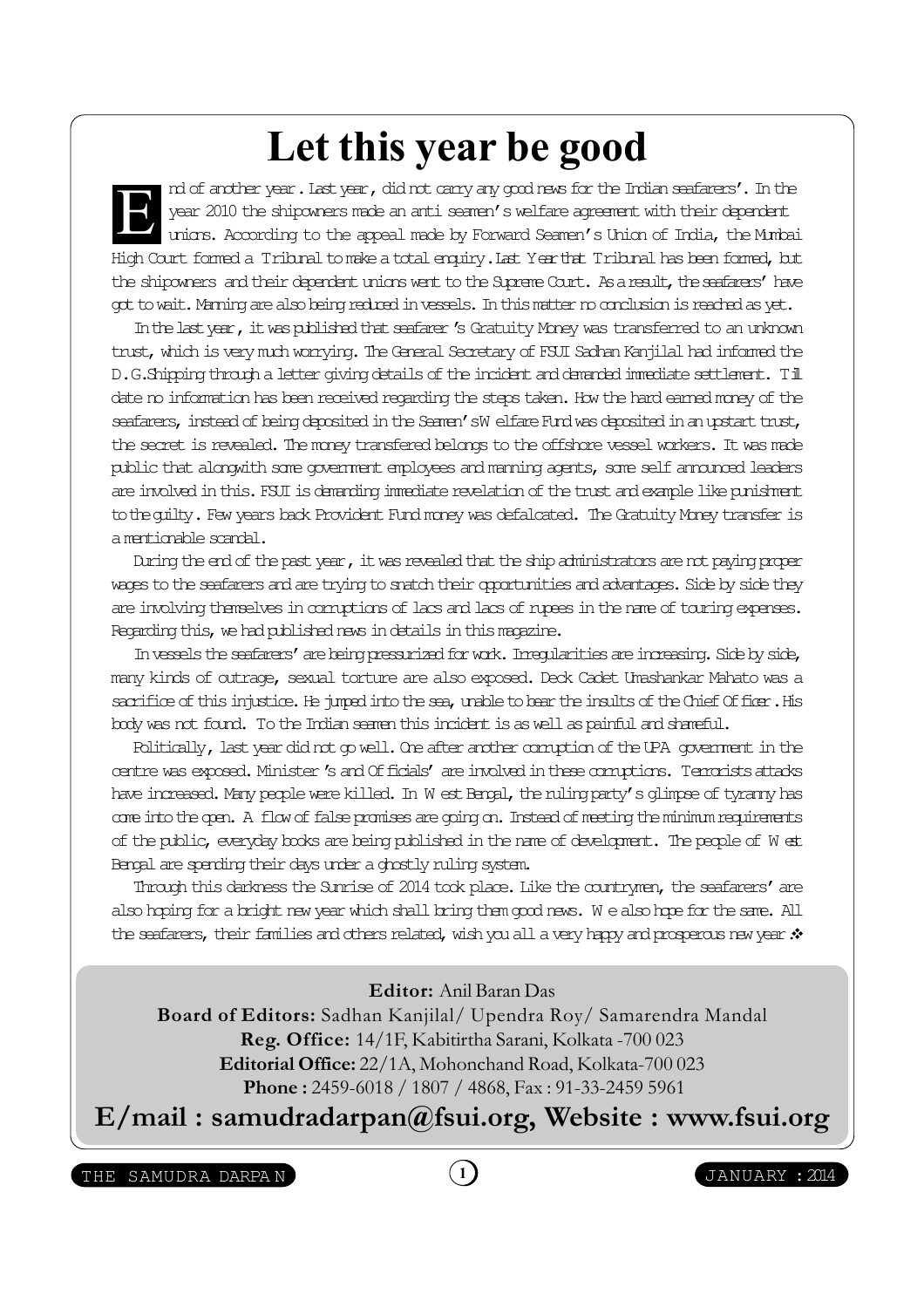## Cargo-Handling is not seamen's job



Cargo-handling by seamen is increasing in ships. This job is very risky. It is unlawful to execute these types of job by unskilled workers. Responsibility of doing these works lies on skilled and experienced dockers. For cargo-handling the seafarers' are tempted by offering extra money. The officers are also offered fat allowances so that, they get these jobs done by the seamen. Before entering port the seafarers' are asked to loosen the ropes for tying cargoes. The reason is to unload the cargo quickly at port. How much

risky the job is, the related authority ob not keep is mind.

### Why cargo handling is risky for the seafarers?

The answer is, without proper training it is a matter of risk for all seamen. These jobs are for dockers and not seamen. For doing these jobs working hours increases and no resting time is found. This results to fatigue. You may not know that, the shipowners are earning lots of money by paying less to the seamen for these jobs. The dockers respects the skills of the seafarers' but in return says that, dealing with cargo should be left for the experienced.

### Then why the seamen are asked to do cargo related jobs?

Cargo related jobs done by seamen are increasing largely in the shipping industry. The extent of irregular and liberal attitude in the shipping industry is a part of it. W ith the consent of the owners the seafarers' are forced to do the cargo-handling. The government of the country supports this unlawful job. The shipowners wants to cut down expenses. They want to curtail seamen and dockers. They want jobs done cheaply. For this the hard earned rights of the seafarers and dockers after long and painful struggle, are being diminished. They are trying to dismiss the trained, experienced and enlisted dockers. In some ports temporary, inexperienced and off the record labourers are being recruited for cargo-handling in ships.

ITF in a report said, the shipowners wants to weaken the programme of the Dock Labour Trade Union. Actually they want to demolish the union. Because they know that united docker are very strong. At different times they apply their strength. They are very firm infavour of their rights. They support seafarers' and other labourers struggle. In reality, to show sympathy of the dockers, the seamen should refuse cargo-handling. For achieving developed working conditions and environment, the seafarers' refusal is necessary. It should be remembered that dock labourers are natural friends of the seafarers!

#### Why cargo handling is harmful for seamen ?

Cargo-handling is not seafarers job. Because they are not trained for it. So it can endanger their life. An

THE SAMUDRA DARPAN (2) (2) JANUARY : 2014

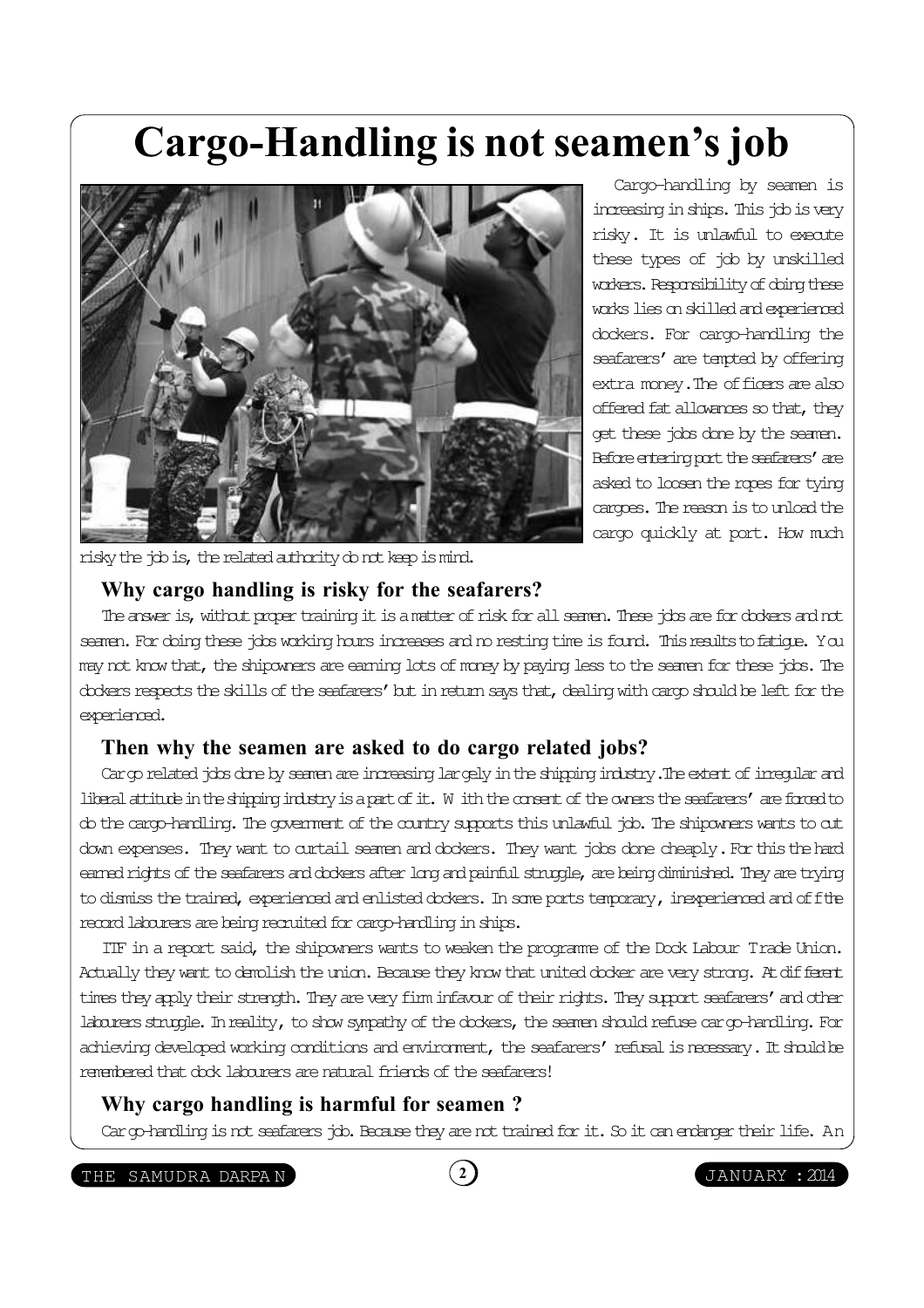incident is known to everybody. January 2007, a Filipino seaman was crushed under an eight ton container and was killed. The incident happened on a Antigua and Barbuda flagged vessel. The ship was anchored in Rotterdam Port in the Netherlands. When the seafarers were busy cargo-handling the sorrowful incident happened. Unable to handle the cargoes properly, leads to such incident in sea.

Secondly, for an op-handling much time and labour is wasted. For this they suffer from extra mental pressure. They are fatigued. As it is, working for long hours, tight schedule of ship movements, going from one port to another makes them depressed. On top of this if, cargo-handling is added, the life of the seafarers' are endangered. Now a days proper resting time in port are unavailable. May be, a seaman after reaching a port wants to contact and enquire about his family, but can not do because, the ship leaves that port. The seaman is disappointed. Depression eats up. Sometime accident occurs. In mid sea or in port, seamen are victims of such accidents.

So, if a seafarer is asked for cargo-handling by his higher officials, what shall he do? If asked to touch the cargo, the answer is no, sorry, this is not my job. Immediately contact your union, the Forward Seamen's Union of India, or contact ITF Inspector nearby. Can talk to local seafarers union. Contact directly with IIF  $- +44$  20 7403 2733.  $\div$ 

### Rejected ship and abandoned seamen



"In modern times it is difficult to admit that for days after days seafarers' shall remain abandoned in foreign port. They will not get food or water. Not get money to go back home, or their hard earned money". This was written by Rear Admiral Charles Michel. He was the Chief of the U.S. Coast Guard office of "Maritime and International Law". In

2009 he had published this in a journal after scrutiny. The other writer alongwith Charles Michel was Amber W ard. He was the staf fAttorney of Operation Law Group in the same of fice. They also wrote, "Abandoned seafarers are often victims of cruel, inhuman, insulting behaviors and the worst is when they find that their lives are in danger due to scarcity of food."

This is said because, world wide in various ports the seafarers are disembarked or left abandoned along with the ship, which has become a problem. Abandoned life becomes unbearable for the seamen. The International

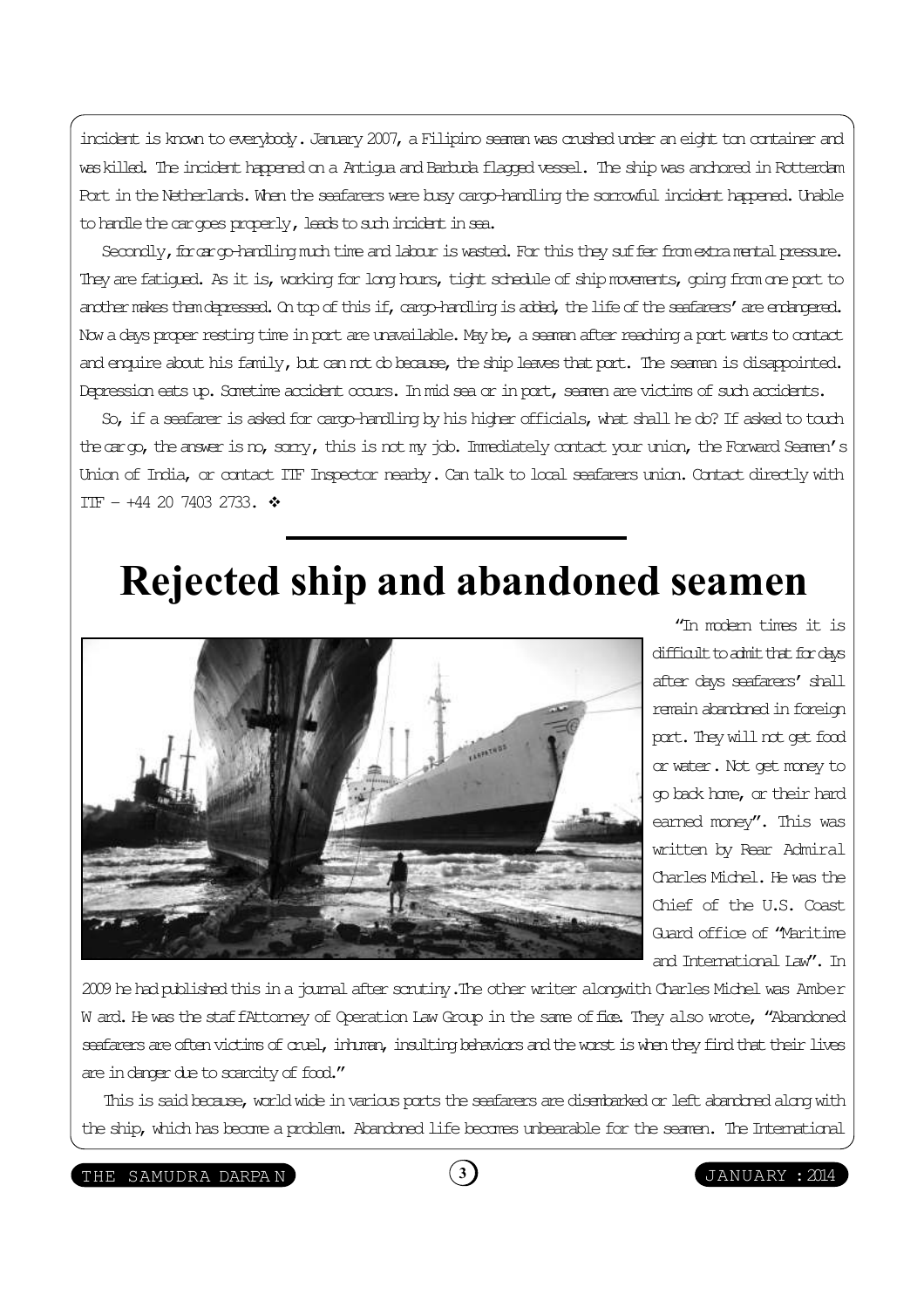Labour Organisation has made an informal diary regarding rejected and abandoned ships and seafarers after gathering informations. It is seen that from 2001 to 2010, 136 vessels and 1,612 seamen were abandoned. Only in 2009 during the bad times of world economy 57 vessels were rejected and 647 seamen suffered losses. Sometimes seamen were disembarked before announcing the ship rejected. Most of the times they were left out far away from their home or country. To return home penny less, they have to under op lot of sufferings.

### Abandon or reject is actually what?

There are various causes to reject a ship. Most of the times the shipowners after economic calculations takes the decision. Unable to meet the debts and to avoid arrest, they announce the vessel rejected or abandoned. Sometimes when sailing becomes unworthy, the Control Inspector of the port stops the vessel which is then announced rejected. W orld economy is also responsible for this sometimes.

When a seaman is left stranded in a foreign port, he is disappointed and starts doing hateful deeds. Removes generator oil or food or water. His phone calls are not answered by the shipowners. Most of the time the shipowners stay in the back ground. Sometimes they are threatened or given false promises which are never met. These increases the seafarers' mental agony. When they do not get their wages and cannot get back home, their family suffers too. For survival they beg.

National Co-ordinator for International Transport W orkers' Federation (ITF) in Spain, Jose Manuel Ortega said, "For days we are seeing this. But no steps has been taken to stop it." He questained," How can a shipowner keep his seamen stranded and go away."

To save and help the seafarers in certain situations, works have started at international level. But the process is very slow. ILO in 2006, during Meritime Labour Convention took up long standing plans to develop environmental atmosphere of work for the seamen. But what are they doing to stop rejection of vessels and abandoning of seafarers'? Actually in the convention, to solve the problem rectification in brought on. The target is to form a financial security network for the abandoned seamen. But till proper international solutions are received, abandoning seafarers' shall continue. Their principal rights shall be violated and their family life shall be painful and destroyed.  $\div$ 

### Com. Samar Mukherjee about trade union

The late communist leader Samar Mukherjee, wrote under the heading Trade Union regarding the role of mass organization that, a large part of the labour class of our country are under the influence of bourgeois. Trade union movement even led by CITU could not come out of the weaknesses of the principles of economics. Though consciousness has comparatively gone higher that before. Presently, it is the job of the party and CITU leadership to unite the labour class and grow political consciousness among them for making them soldiers to fight for democracy and socialism. This is not easy at all. For this the CITU leadership should be strengthened as a political organization.

(Sramik Andolan/Nov. 2013)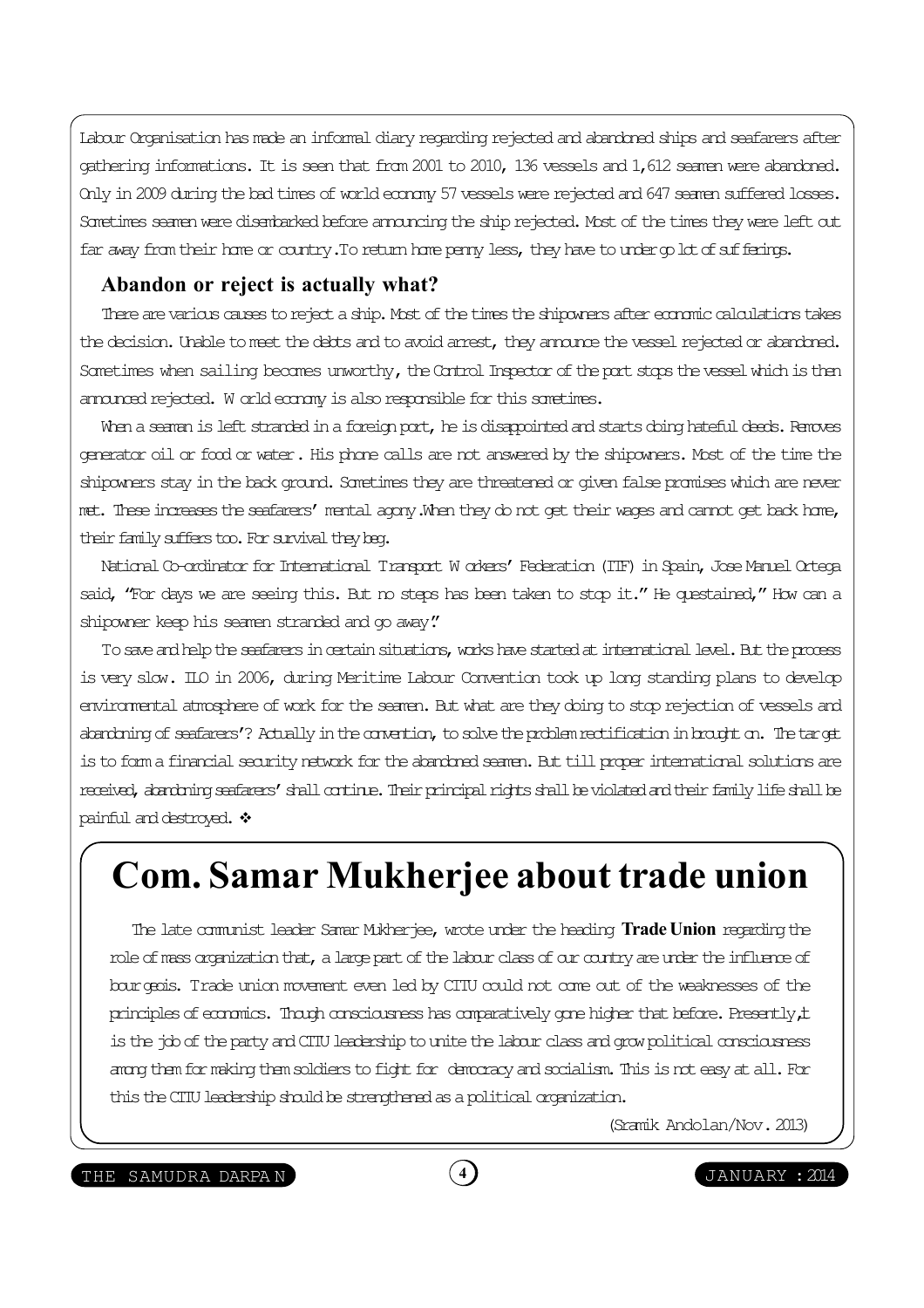# Due to lack of rest and sleep seamen are suffering from fatigue



In the last issue we wrote that every person needs rest and sleep, similarly every seafarers also need sleep. Lack of sleep and rest leads to inevitable fatigue. Psychologists claim that, works are harmed due to lack of sleep and rest. Generally excessive work load, even turn by turn duty or shifting duty results to fatigue. This influence falls on health, food, age and other matters. How can you understand that a seaman is suffering from fatigue? The signs are given below:-

### Physical Signs:-

- 1. Inability to stay awake (eg. head nodding)
- 2. Difficulty with hand-eye coordination.
- 3. Speech difficulty (eg. slurred )
- 4. Heaviness in arms and legs or sluggish feeling.
- 5. Decreased ability to lift, push or pull.
- 6. Dropping objects.
- 7. Non-specific physical discomfort.
- 8. Headaches.
- 9. Giddiness.
- 10. Heart palpitations.
- 11. Rapid breathing.
- 12. Loss of appetite.
- 13. Insomia.
- 14. Sweating fits.
- 15. Leg pains / cramps.
- 16. Digestion problems.

```
THE SAMUDRA DARPAN (5) (5) JANUARY : 2014
```
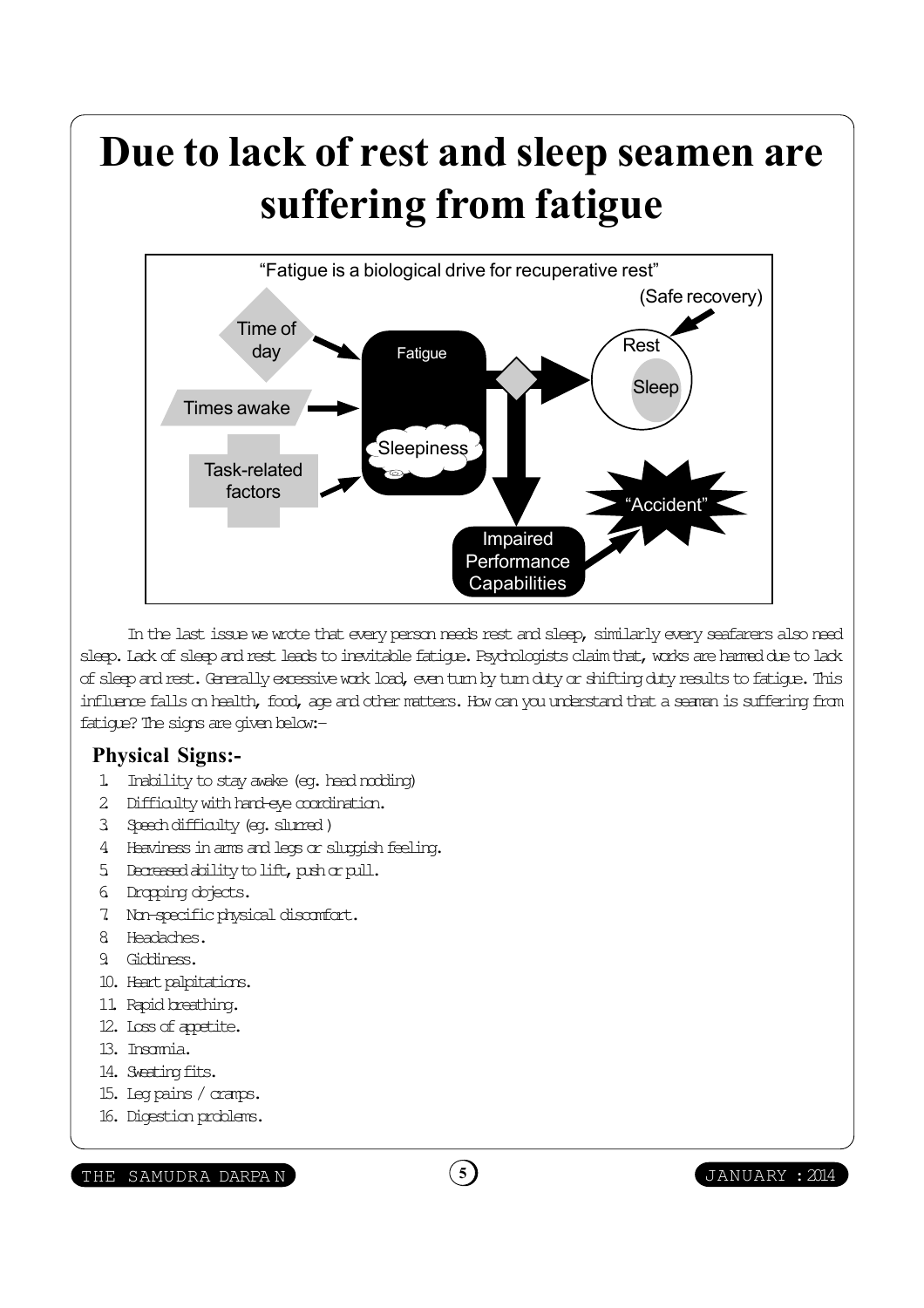#### Mental Signs:-

- 1. Poor judgement of distance, speed, time.
- 2. Inaccurate interpretation of a situation, (eq. failing to articipate danger).

### Emotional Signs:-

- 1. Risk taking.
- 2. Intolerance and anti social behavior.
- 3. Needless worry.
- 4. Reduced motivation to work well.
- 5. Mood changes (eg. irritability, tiredness, depression)

#### Presently what is happening to a seaman on board?

The answer is, the environment of modern ships are, excessive work and excessive stress. Presently changing patterns of trade and employment, results to increased time spent onboard for the seafarers'. Seamen are unable to go home for six months to one year. Moreover they are called back before the leave ends. Again, to increase safety legal strictness is increasing. Inspections are done frequently in ships. Seafarers' are being pressurized with more responsibilities without giving more time as if, low class humour are being done with the seamen. After 11th September 2001, security is increased in the port area of United States of America due to the terrorist attack. Even security officers in ships are given new roles. Though no company has created such posts in ships. For few years the seafarers' have found themselves caught in a pincer of the commercial pressure to work faster, harder and better. Even then, days after days number of seamen are being reduced in vessels. For this pressure, resting time for seamen have become less, for days they have to work without sleep. Due to this they are victims of fatigue. In this respect, the Managing Director of Hong Kong Shipowners Association said, "The problem is some vessels do not have adequate number of workers." A scrutiny by ITF reveals that, maximum number of seafarers told that, they have to work for 12 hours or more. Even 15 hours at a stretch. Working hours in many ships have become 80 hours per week. Due to this health problems are being noticed. Life security is disturbed. Fatigue takes over. Sometimes, events of suicide are also happening. So, if the seafarers' do not get deserving rest and sleep, unrest may occur is ships, problems will be created, events of suicide will increase. Seafarers' should be aware of this now.  $\div$ 

# Seafarers' overseas legal help

At different times, seafarers' become victims of civil or criminal of fences. For few year, many think that civil offences are increasing in the shipping industry. Sometimes in ships the life of a seafarer becomes restless after being accused for such of fence. Seafarers' have to op from one port to another. Different countries have different laws. Due to this the seafarers' become victims, unavare. Because they do not know law nor they are told about it.

For few years, international, national and regional existing laws are announced to be unlawful. The seamen are not avare of this and so they confront disaster. Environmental, especially due to oil pollution in sea, they are often victimized.

In the whole world, 15 lacks of seafarers' everyday in 1,00,000 ships, transports 90% of the world trade. Most of their life time they spend onboard. They are attached with the most risky profession of the world. These mobile seafarers' are mostly a prey for insults, extortions, ill behavior and injustice. Onboard they face various accidents. Situation is such that, a seafarer's, recruitment or detaintion is affected.

Seafarers' Right International (SRI) is the first to raise the subject of seafarers' lawful security. They have created "Fact Files" to inform seafarer's about various aspects of their rights and how to deal with legal situations they may face in the course of their employment.

The first "Fact File" is actually "Using Lawyers' designed to provide practical guidance to a seafarer. This organization has come forward to provide legal advice.  $\cdot$ 

THE SAMUDRA DARPAN (6) (6) JANUARY : 2014



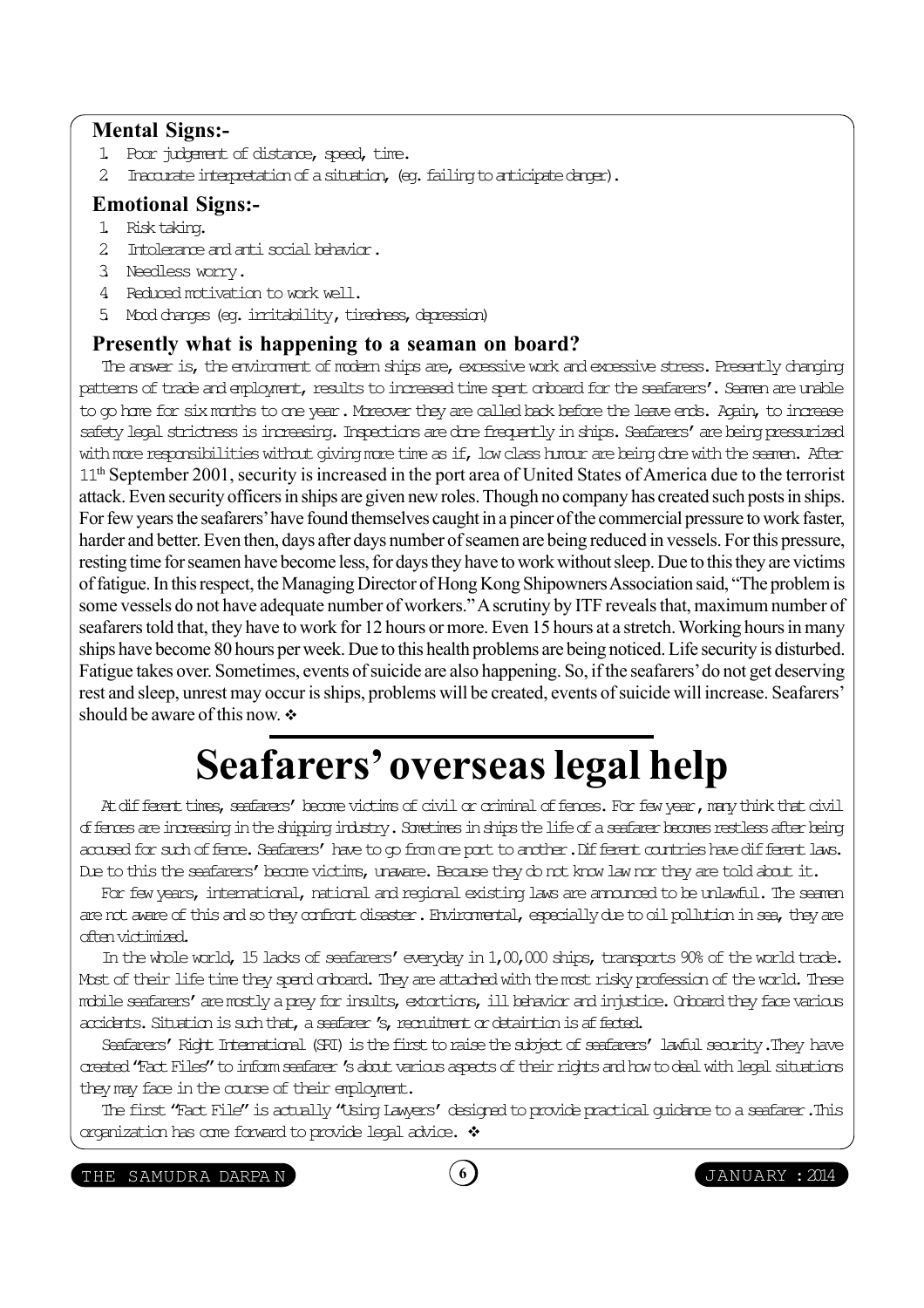# Be careful regarding receiving foreign money

All on a sudden your mobile phone or an SMS informs you that, you have won a lottery. Your name is selected in the international lottery system and now you are a owner of lacs of rupees. The amount is told in dollars. You are happy with joy. You response to your mobile message. You are told to pay few thousands of rupees as processing fees. In the desire of getting lacs of rupees you deposit the money in the told bank account. After this you asked to pay fees for tax-deduction. You also pay this. Then you wait for the dollars to be deposited in your account. You wait for days. You do not get the lottery amount. When you contact your bank, the bank of ficer says, your money has gone down the water. A group of cheats have swindled out your few thousands of rupees

W orld wide trap has been set up by foreign swindler, They inform you through SMS or Computer E-mail that you have won lacs of rupees in lottery. You are informed that money will be received in dollars. These cheats also gives proposal for jobs abroad, foreign scholarship for students, studies in world famous universities, foreign visa etc. Proposal or news are send in letter head. Documents in bank letter head or circular is also shown. Those are signatured by high officials of Reserve Bank. Even their phone number or E-mail ID is also attached. These are given to gain confidence of the person to be dheated. But these are all false.

If you fall in this trap then you have to loose few thousands of rupees. You will be unable to understand. As soon as you deposit money in that given account, the money is withdrawn. More money is wanted. Your greed goes up. After depositing that wanted amount, you will find that the whole money has vanished. Even the bank account is no more existing.

Reserve Bank has announced through a circular to be careful from this cheating. Many times it is proclaimed that a big foreign donor has deposited money in RBI account. Deposition of the demanded money shall fetch you that amount. RBI shall pay you or your organization. This is also false. RBI claimed that, for disbursement of money RBI do not keep any account of a person / company / trustee / organization. Apart from this RBI do not allow any official to disburse money.

So, be careful, specially those who work in ships, because they are not aware of the forgery of lands. If some messages of this kind comes, do not answer. Delete the message. Destroy the E-mail. Please remember that if any resident of India is caught for these types of money collection or sending money to foreign countries or its process, then that resident shall be charged for violation of Foreign Money Exchange Act 1999 and punished. For this, heavy amount may be fined and even can be jailed.

So be careful from falling into swindlers trap.